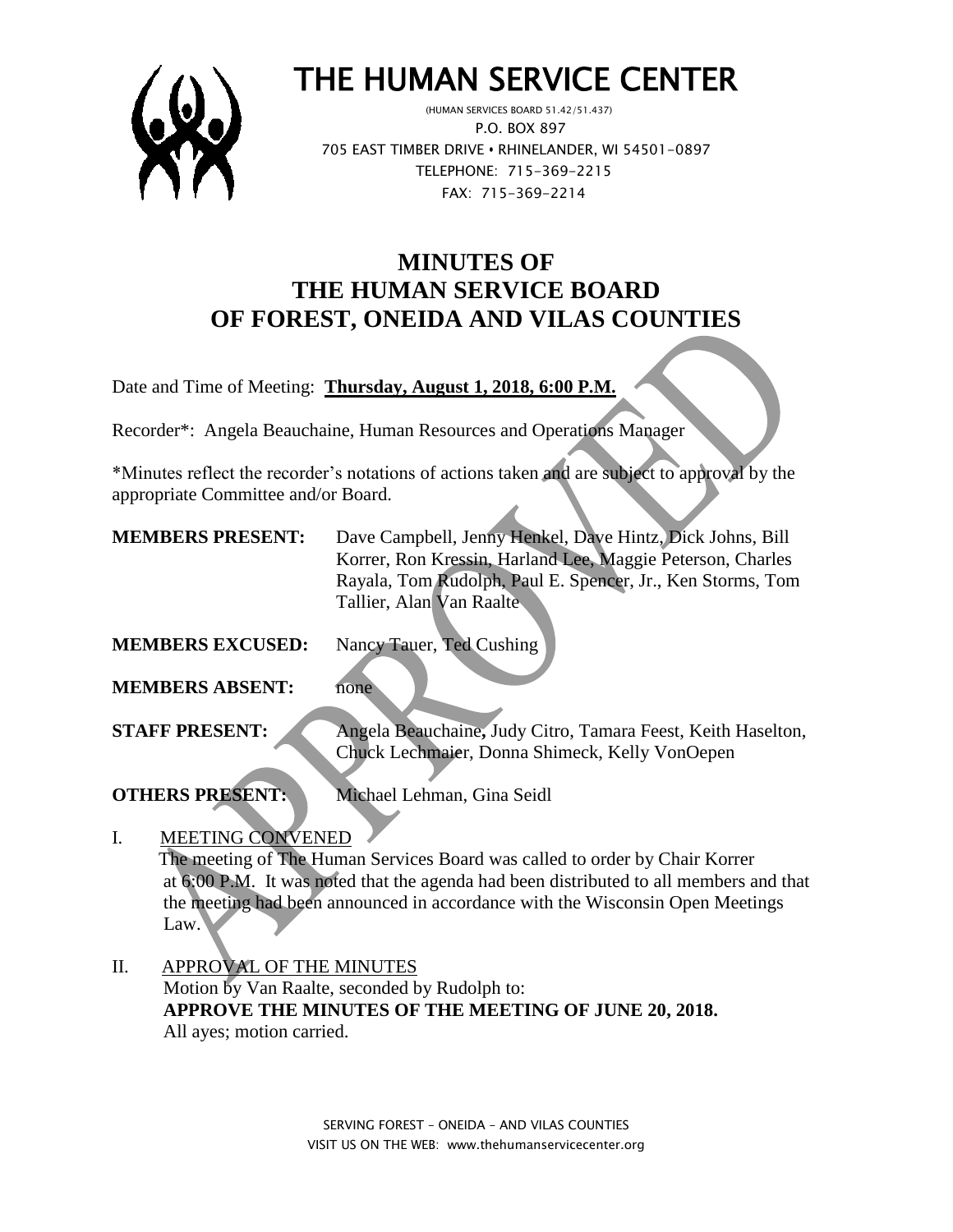The Human Service Board Meeting: August 1, 2018 Page 2

#### III. PUBLIC COMMENT-2019 BUDGET Chair Korrer called for public comments on the 2019 Human Service Center Budget at 6:05 P.M. There were no public comments, Chair Korrer closed public comment section at 6:52 P.M.

#### IV. BOARD MEMBER COMMITTEE ASSIGNMENTS

An updated Board Member Committee Assignment was distributed. Chair Korrer reported Paul Milan's assignments have been transferred to Tallier, Korrer's previous assignments transferred to Peterson; as Chair, Korrer serves ex-officio on all committees.

#### V. DIRECTOR'S UPDATES

Feest congratulated Citro on her retirement and thanked her for her years of service to The Human Service Center. Beauchaine was introduced as the new Human Resources and Operations Manager.

# VI. REPORT OF THE BEHAVIORAL HEALTH COMMITTEE

Kressin reported on the meeting of July 25, 2018. Minutes had been distributed and there were no questions following his report.

#### VII. 2018 YEAR-TO-DATE INCOME AND EXPENSE REPORT

Haselton presented the Statement of Activities by Program Report with year-to-date activity through May 2018. Currently projecting a \$655,220 program deficit; overall \$810,511 deficit. This is less than the board approved 2018 budget deficit of \$840,005. Hospitalization and Long-Term Care/Trempealeau IMD were discussed.

Haselton reviewed the status of the reserve account balances. The GASB 68 Pension Adjustment was received for 2017 and is slightly higher than anticipated, leaving the 2017 reserve balance at \$3,281,768. After subtracting the liability amount to be maintained the reserve account balance is \$1,606,063.

#### VIII. REPORT OF THE DEVELOPMENTAL DISABILITIES COMMITTEE Lee reported on the meeting of July 25, 2018. Minutes had been distributed and there were no questions following his report.

# IX. REPORT OF THE FINANCE COMMITTEE

A. 2019 Systems Budget Overview - Chair Korrer discussed the systems budget being newly allocated across all programs in the agency this year. Discussion from Board occurred regarding possible solutions to the recurring deficit and family care impact: increase county funding, agency dissolves and services transfer to counties, cut program expenditures if viable option, educate counties on actual county costs of mandated services versus contribution and increase prevention and intervention programs to reduce higher cost placements.